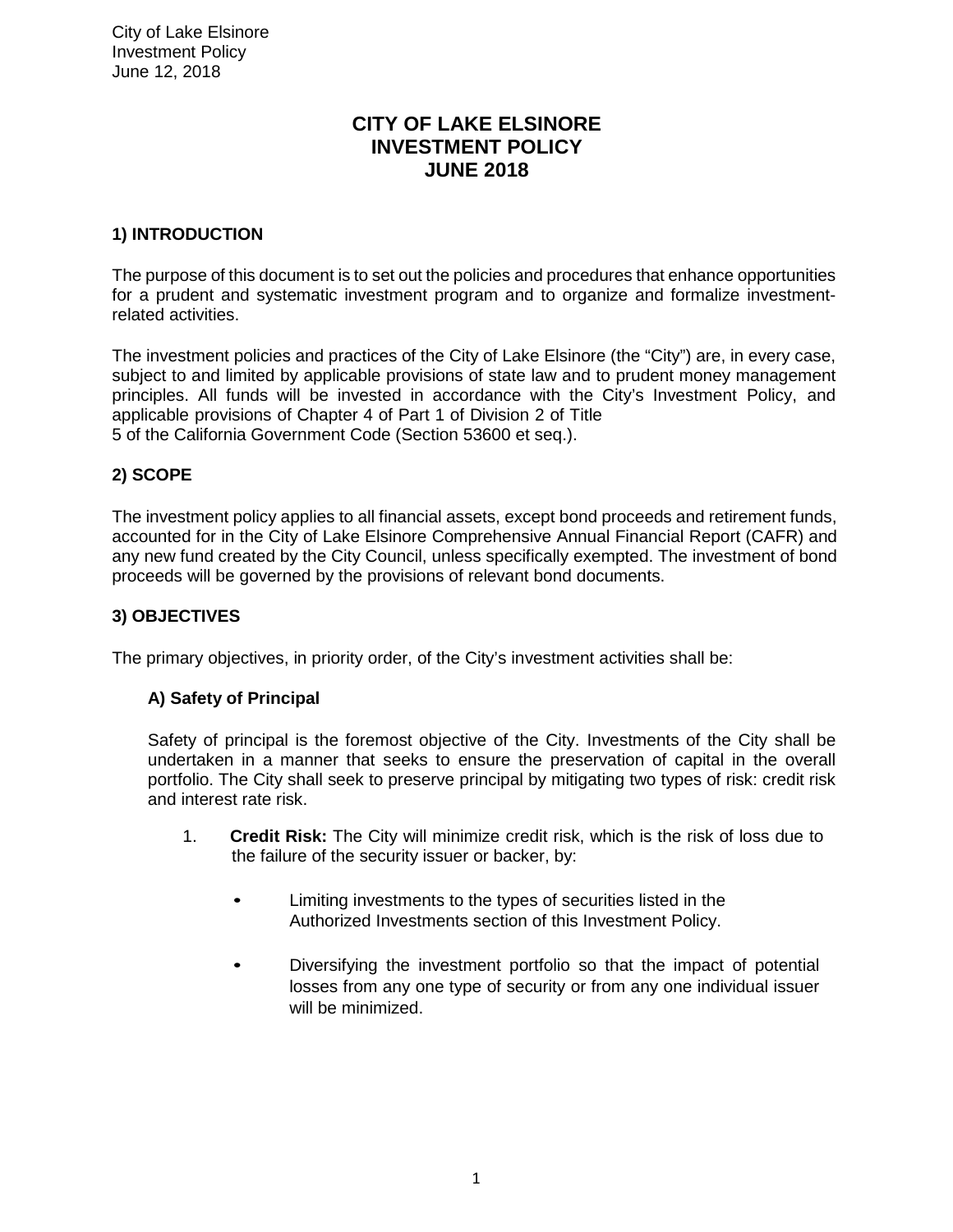- 2. **Interest Rate Risk:** The City will minimize interest rate risk, which is the risk that the market value of securities in the portfolio will fall due to changes in market interest rates, by:
	- Structuring the investment portfolio with marketable securities so that securities can be liquidated to meet cash flow needs or structuring the portfolio to mature to meet cash requirements for ongoing operations.

## **B) Liquidity**

Historical cash flow trends are compared to current cash flow requirements on an ongoing basis in an effort to ensure that the City's investment portfolio will remain sufficiently liquid to enable the City to meet all reasonably anticipated operating requirements.

## **C) Yield**

The investment portfolio shall be designed with the objective of attaining a market rate of return throughout budgetary and economic cycles, taking into account the investment risk constraints and the cash flow characteristics of the portfolio.

## **4) PRUDENCE**

In managing its investment program, the City will observe the "Prudent Investor" standard as stated in Government Code Section 53600.3, applied in the context of managing an overall portfolio. Investments will be made with care, skill, prudence and diligence under the circumstances then prevailing, including, but not limited to, the general economic conditions and the anticipated needs of the City, that a prudent person acting in a like capacity and familiarity with those matters would use in the conduct of funds of a like character and with like aims, to safeguard the principal and maintain the liquidity needs of the City. Within the limitations of this section and considering individual investments as part of an overall strategy, investments may be acquired as authorized by law.

This standard of prudence shall be applied in the context of managing an overall portfolio. Investment officers acting in accordance with written procedures and the investment policy and exercising due diligence shall be relieved of personal responsibility for an individual security's credit risk or market price changes provided deviations from expectations are reported in a timely fashion and appropriate action is taken to control adverse developments.

## **5) PERFORMANCE EVALUATION**

Investment performance is to be continually monitored and evaluated by the City Manager or his designee. The City's primary portfolio performance will be measured against a total return index with securities with similar attributes and similar average maturity, e.g., the Merrill Lynch 1-5 Year U.S. Treasury Index.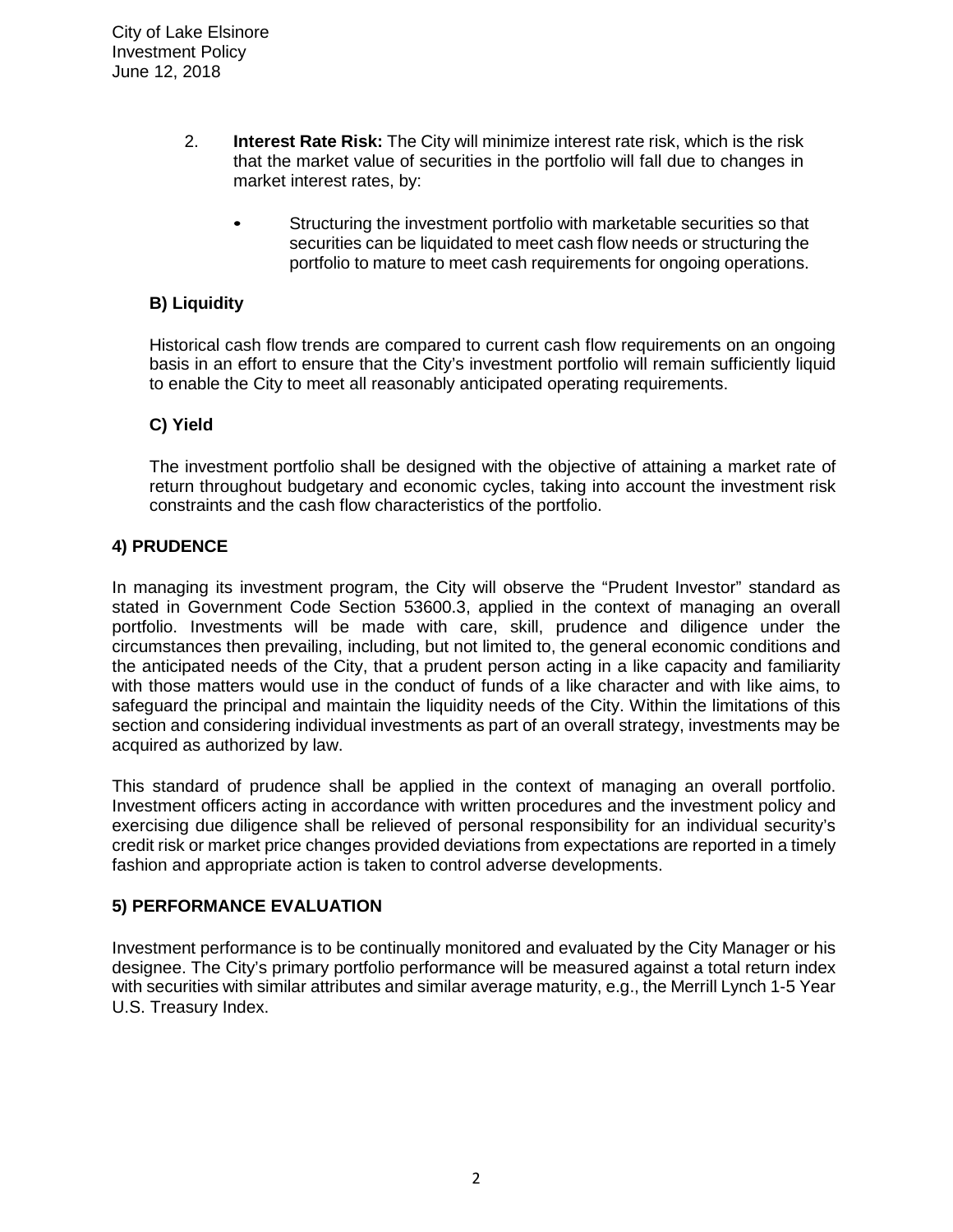## **6) DELEGATION OF AUTHORITY**

In accordance with the City Council Policy of the City of Lake Elsinore and under authority granted by the City Council, the City Treasurer's function and responsibility for investing the unexpended cash in the City Treasury has been delegated to the City Manager or his designee.

The responsibility for conducting the City's investment program has been delegated to the City Manager or his designee, who shall establish written procedures for the operation of the investment program consistent with this investment policy. Such procedures shall include explicit delegation of authority to persons responsible for all investment activities.

No person may engage in an investment transaction except as provided under the terms of the policy and the procedures established by the City Manager or his designee. Portfolio management and transactions may be delegated to an independent investment advisor registered with the SEC.

## **7) INVESTMENT PROCEDURES**

The City Manager or his designee shall establish written investment procedures and a system of controls to regulate the operation of the investment program and the activities of subordinate officials consistent with this policy. The procedures should include reference to: safekeeping, repurchase agreements, wire transfer agreements, banking service contracts and collateral/depository agreements. Such procedures shall include explicit delegation of authority to persons responsible for investment transactions. No person may engage in an investment transaction except as provided under the terms of the policy and the procedures established by the City Manager or his designee.

## **8) ETHICS AND CONFLICTS OF INTEREST**

Officers and employees involved in the investment process shall refrain from personal business activity that conflicts with proper executions of the investment program, or impairs their ability to make impartial investment decisions. Additionally, the City Officials are required to annually file applicable financial disclosures as required by the Fair Political Practices Commission (FPPC).

## **9) SAFEKEEPING AND CUSTODY**

To protect against fraud or embezzlement of losses caused by collapse of an individual securities dealer, all securities owned by the City shall be held in safekeeping by a third party bank / trust department.

All security transactions entered into by the City of Lake Elsinore shall be conducted on deliveryversus-payment (DVP) basis. All securities purchased or acquired shall be delivered to the City of Lake Elsinore by book entry, physical delivery, or by third party custodial agreement as required by CGC 53601.

Securities held custody of the City shall be independently audited on an annual basis to verify investment holdings.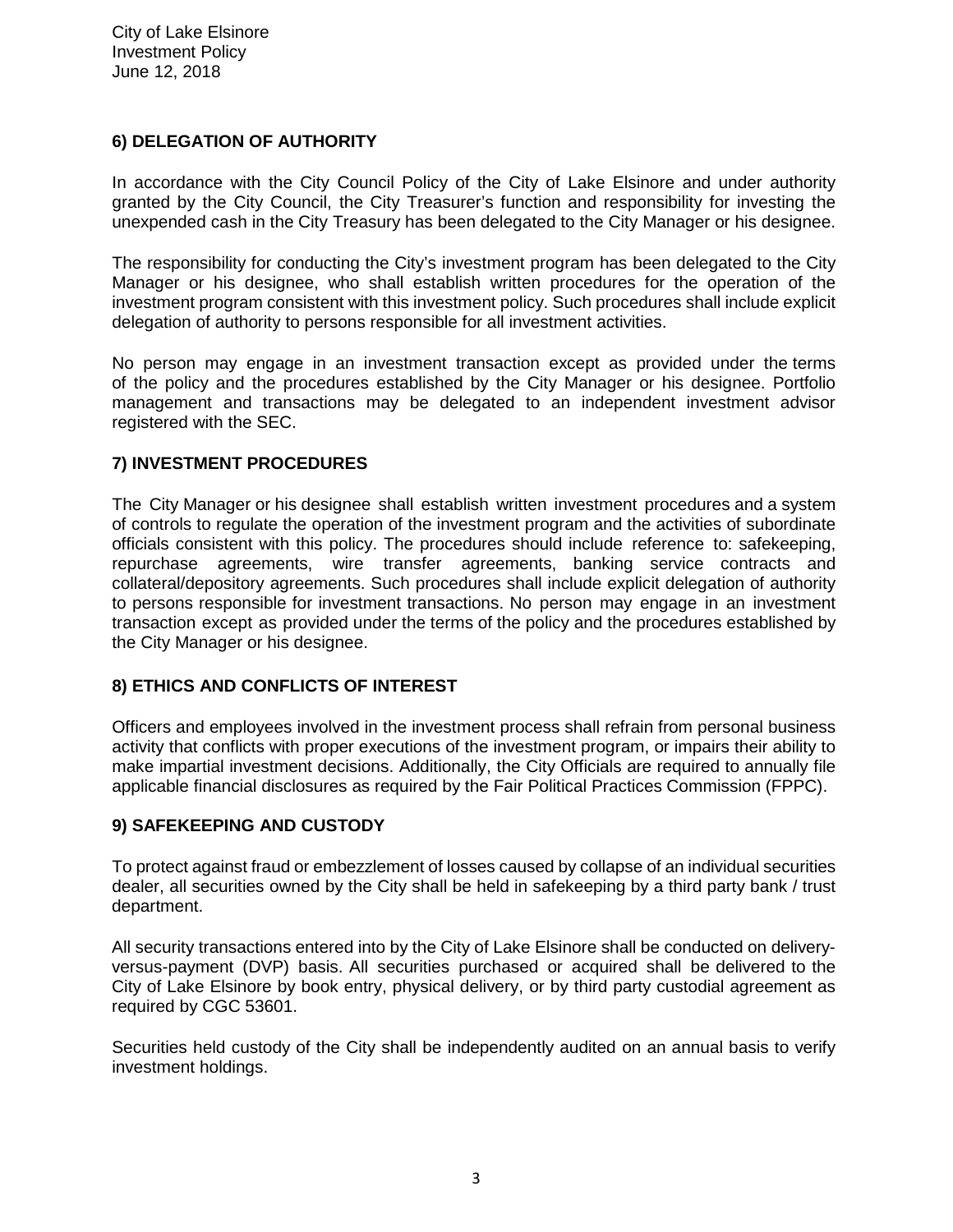All exceptions to this safekeeping policy must be approved by the City Manager or his designee in written form and included in monthly reporting to the City Council.

## **10) DIVERSIFICATION**

The City of Lake Elsinore will diversify its investments by security type and institution. It is the policy of the City of Lake Elsinore to diversify its investment portfolio. Assets shall be diversified to eliminate the risk of loss resulting from over concentration of assets in a specific maturity, a specific issuer, or a specific class of securities. Diversification strategies shall be determined and revised periodically. In establishing specific diversification strategies, the following general policies and constraints shall apply:

- a) Maturities selected shall provide for stability of income and liquidity
- b) Disbursement of payroll dates shall be covered through maturity investments and marketable securities

## **11) INTERNAL CONTROL**

The investment portfolio and all related transactions are reviewed and balanced to appropriate general ledger accounts by the Finance Staff on a monthly basis.

An independent analysis by an external auditor shall be conducted annually to review internal control, account activity, and compliance with policies and procedures and reported to City Council.

## **12) REPORTING**

Each month the City Manager or his designee shall submit to City Council, and the City Treasurer a monthly report of investment transactions. The report shall also include a detailed security report. If all funds are placed in LAIF, FDIC- insured accounts, and/or in a county investment pool, the foregoing report elements may be replaced by copies of the latest statements from such institutions. The City Manager or his designee shall maintain a complete and timely record of all investment transactions.

Additionally, every quarter the City Manager or his designee shall render to the City Council and the City Treasurer a quarterly investment report, which shall include, at a minimum, the following information for each individual investment:

- a) Type of investment instrument (i.e., Treasury Bill, medium term note)
- b) Issuer name (i.e., General Electric Credit Corporation)
- c) Purchase date (trade and settlement date)
- d) Maturity date
- e) Par value
- f) Purchase price
- g) Current market value and the source of the valuation
- h) Overall portfolio yield based on cost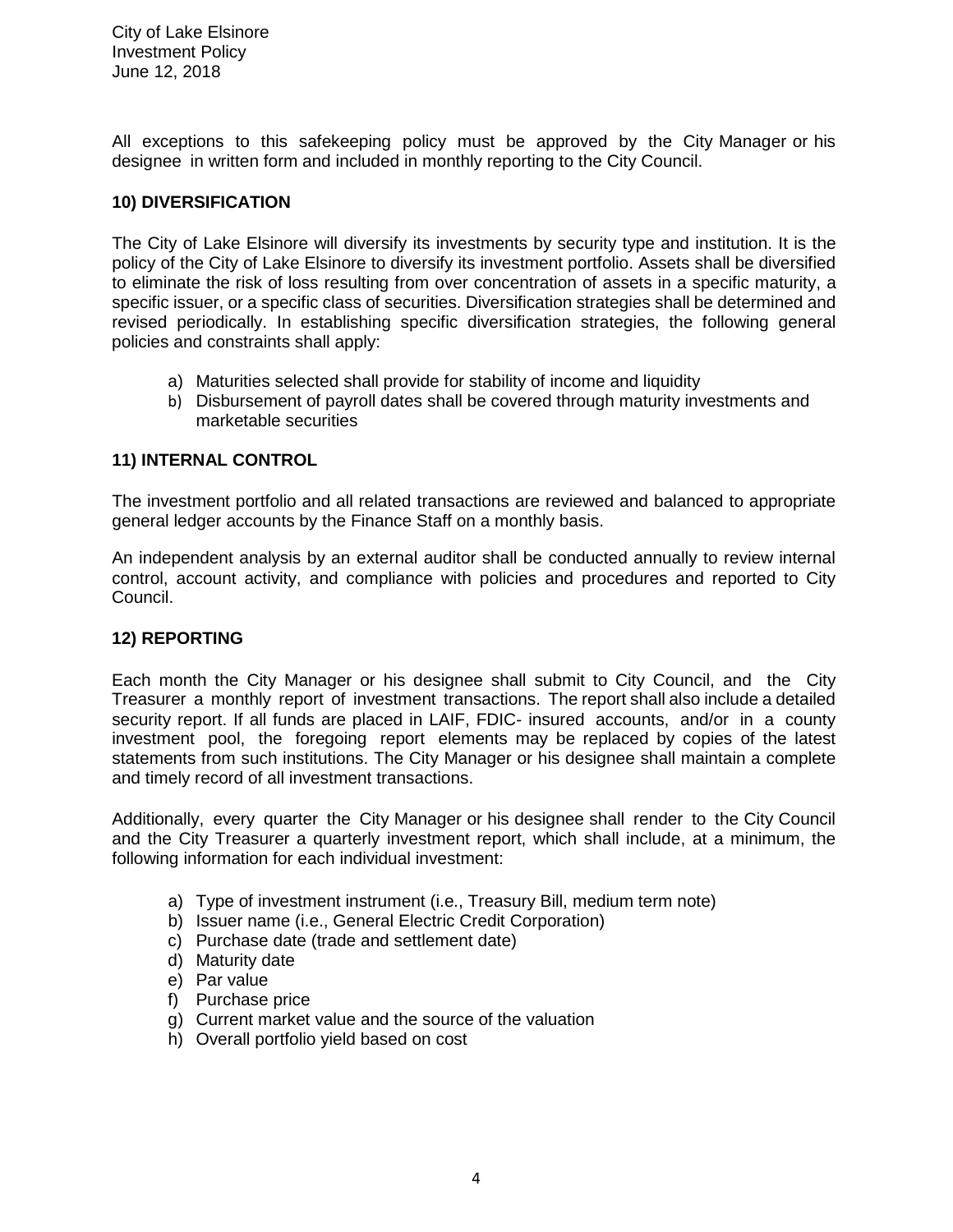The quarterly report also shall (a) state compliance of the portfolio to the statement of investment policy, or manner in which the portfolio is not in compliance; (b) include a description of any of the City's funds, investments, or programs that are under the management of contracted parties, including lending programs; and (c) include a statement denoting the ability of the City to meet its expenditure requirements for the next six months, or provide an explanation as to why sufficient money shall, or may, not be available.

## **13) AUTHORIZED FINANCIAL DEALERS AND INSTITUTIONS**

The City Manager or his designee will maintain a list of financial institutions authorized to provide investment services. In addition, a list will also be maintained of approved security broker/dealers selected by credit worthiness with at least five years of operation. The City Manager or his designee will review the financial condition and registrations of qualified bidders annually.

All financial institutions and broker/dealers who desire to become qualified for investment transactions must supply the following as appropriate:

- a) Audited financial statements demonstrating compliance with state and federal capital adequacy quidelines to be submitted annually
- b) Proof of Financial Industry Regulatory Authority (FINRA) certification (not applicable to Certificate of Deposit counterparties)
- c) Proof of state registration
- d) Complete broker/dealer questionnaire (not applicable to Certificate of Deposit counterparties)
- e) Certification of having read and understood and agreeing to comply with the City's Investment Policy prior to commencing trading
- f) Evidence of adequate insurance coverage

An annual review of the financial condition and registrations of qualified bidders will be conducted by the City Manager or his designee.

The City may also use broker/dealers approved and evaluated by a SEC registered investment advisor acting in a fiduciary capacity for the City.

The City is required to obtain at least 3 competing bids from different broker/dealers for every purchase or sale of a security.

## **14) AUTHORIZED INVESTMENTS**

Investment of City funds is governed by the California Government Code sections 53601 et seq. Unless otherwise specified in this section, no investment shall be made in any security, other than a security underlying a repurchase agreement as authorized by this section, that at the time of the investment has a term remaining to maturity in excess of five years. The City Manager or his designee is authorized to purchase the following investment instruments:

A. U.S. Treasury, notes, bonds, bills, or other certificates of indebtedness, or those for which the full faith and credit of the United States are pledged for the payment of principal and interest.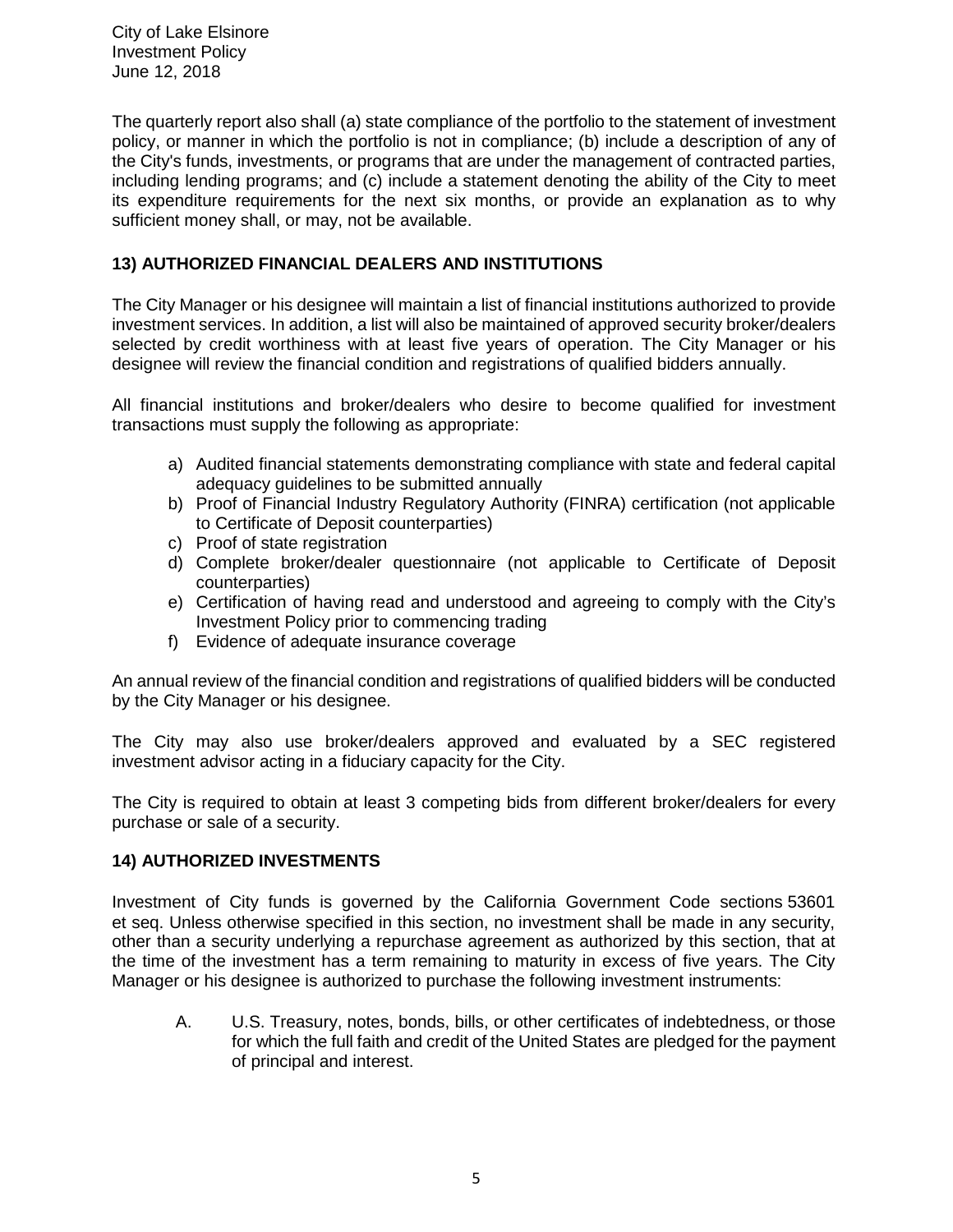- B. Federal agency or United States government-sponsored enterprise obligations, participation, or other instruments, including those issued by or fully guaranteed as to principal and interest by federal agencies or United States governmentsponsored enterprises. No more than 40% of the City's portfolio may be invested in any one federal agency.
- C. Obligations of the State of California or any local agency within the state, including bonds payable solely out of revenues from a revenue producing property owned, controlled or operated by the state or any local agency or by a department, board, agency or authority of the state or any local agency, provided that such obligations are rated in one of the top three rating categories by a NRSRO and are general obligation bonds or essential service bonds secured with revenue from a water, sewer, power, or electric system.
- D. Registered treasury notes or bonds of any of the other 49 United States in addition to California, including bonds payable solely out of the revenues from a revenue-producing property owned, controlled, or operated by a state or by a department, board, agency, or authority of any of the other 49 United States, in addition to California, provided that such obligations are rated in one of the top three rating categories by a NRSRO and are general obligation bonds or essential service bonds secured with revenue from a water, sewer, power, or electric system.
- E. Repurchase Agreements to be used solely as short-term investments not to exceed 30 days. The City may enter into repurchase agreements with primary government securities dealers rated in a rating category of "A" or its equivalent or better by two nationally recognized rating services. Counterparties should also have (i) a short-term credit rating in the highest category by a nationally recognized statistical rating organization (NRSRO); (ii) minimum assets and capital size of \$25 billion in assets and \$350 million in capital; (iii) five years of acceptable audited financial results; and (iv) a strong reputation among market participants.

The following collateral restrictions will be observed: Only U.S. Treasury securities or Federal Agency securities will be acceptable collateral. All securities underlying repurchase agreements must be delivered to the City's custodian bank versus payment or be handled under a properly executed tri-party repurchase agreement. The total market value of all collateral for each repurchase agreement must equal or exceed 102% of the total dollar value of the money invested by the City for the term of the investment. For any repurchase agreement with a term of more than one day, the value of the underlying securities must be reviewed on an on- going basis according to market conditions. Market value must also be calculated each time there is a substitution of collateral. Since the market value of the underlying securities is subject to daily market fluctuations, the investments in repurchase agreements shall be in compliance if the value of the underlying securities is brought back up to 102% no later than the next business day.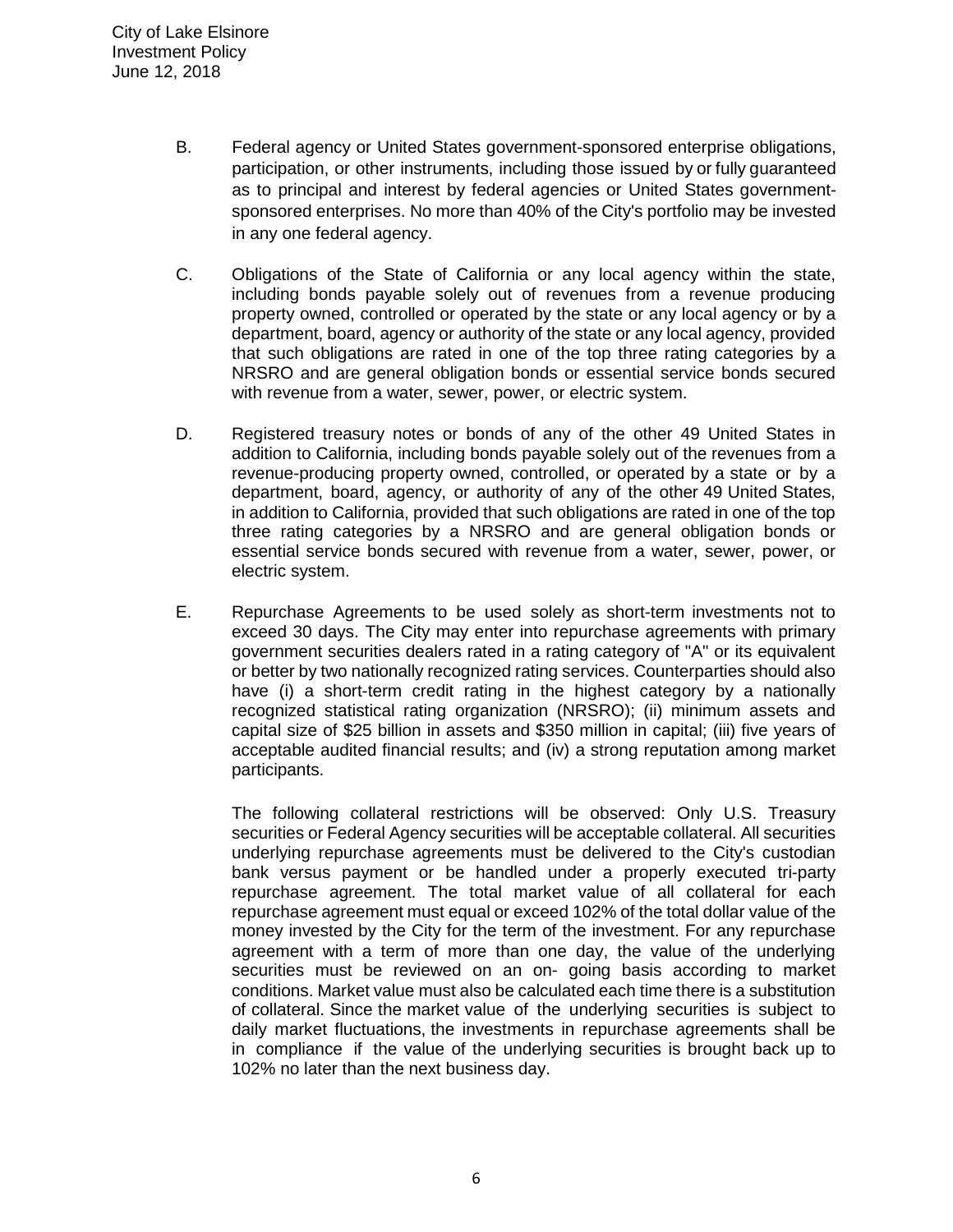The City or its trustee shall have a perfected first security interest under the Uniform Commercial Code in all securities subject to repurchase agreement. The City shall have properly executed a Master Repurchase Agreement with each counter party with which it enters into repurchase agreements.

- F. Bills of exchange or time drafts drawn on and accepted by a commercial bank and brokered to investors in the secondary market, otherwise known as bankers' acceptances. Purchases of bankers' acceptances may not exceed 180 days' maturity, or 40% of the City's surplus money that may be invested. However, no more than 30% of the City's surplus funds may be invested in the bankers' acceptances of any one commercial bank. Eligible bankers' acceptances are restricted to issuing financial institutions with short-term paper rated in the highest category by one NRSRO.
- G. Commercial paper of "prime" quality of the highest ranking or of the highest letter and number rating as provided for by a NRSRO. The entity that issues the commercial paper shall meet all of the following conditions in either paragraph (1) or paragraph (2) below:
	- 1. The entity meets the following criteria: (a) is organized and operating in the United States as a general corporation. (b) Has total assets in excess of five hundred million dollars (\$500,000,000). (c) Has debt other than commercial paper, if any, that is rated in a rating category of "A" or its equivalent or higher by a NRSRO.
	- 2. The entity meets the following criteria: (a) Is organized within the United States as a special purpose corporation, trust, or limited liability company. (b) Has program wide credit enhancements including, but not limited to, over collateralization, letters of credit, or surety bond. (c) Has commercial paper that is rated "A-1" or higher, or the equivalent, by a NRSRO.

The City may invest no more than 25% of its portfolio in eligible commercial paper with a maximum maturity of 270 days, and the City may purchase no more than 10% of the outstanding commercial paper of any single issuer.

- H. Medium term notes with a maximum remaining maturity of five years or less issued by corporations organized and operating within the United States or by depository institutions licensed by the United States or any state and operating within the United States. Notes eligible for investment under this subdivision shall be rated in a rating category of "A" or its equivalent or better by a NRSRO and shall not be on credit watch for a potential downgrade by a NRSRO. Purchases of medium term notes may not exceed 30% of the City's portfolio.
- I. FDIC-insured or fully collateralized time certificates of deposit in financial institutions located in California, including U.S. branches of foreign banks licensed to do business in California. Any amounts invested in excess of the FDIC insured deposit limit must be collateralized in accordance with California Government Code Section 53561.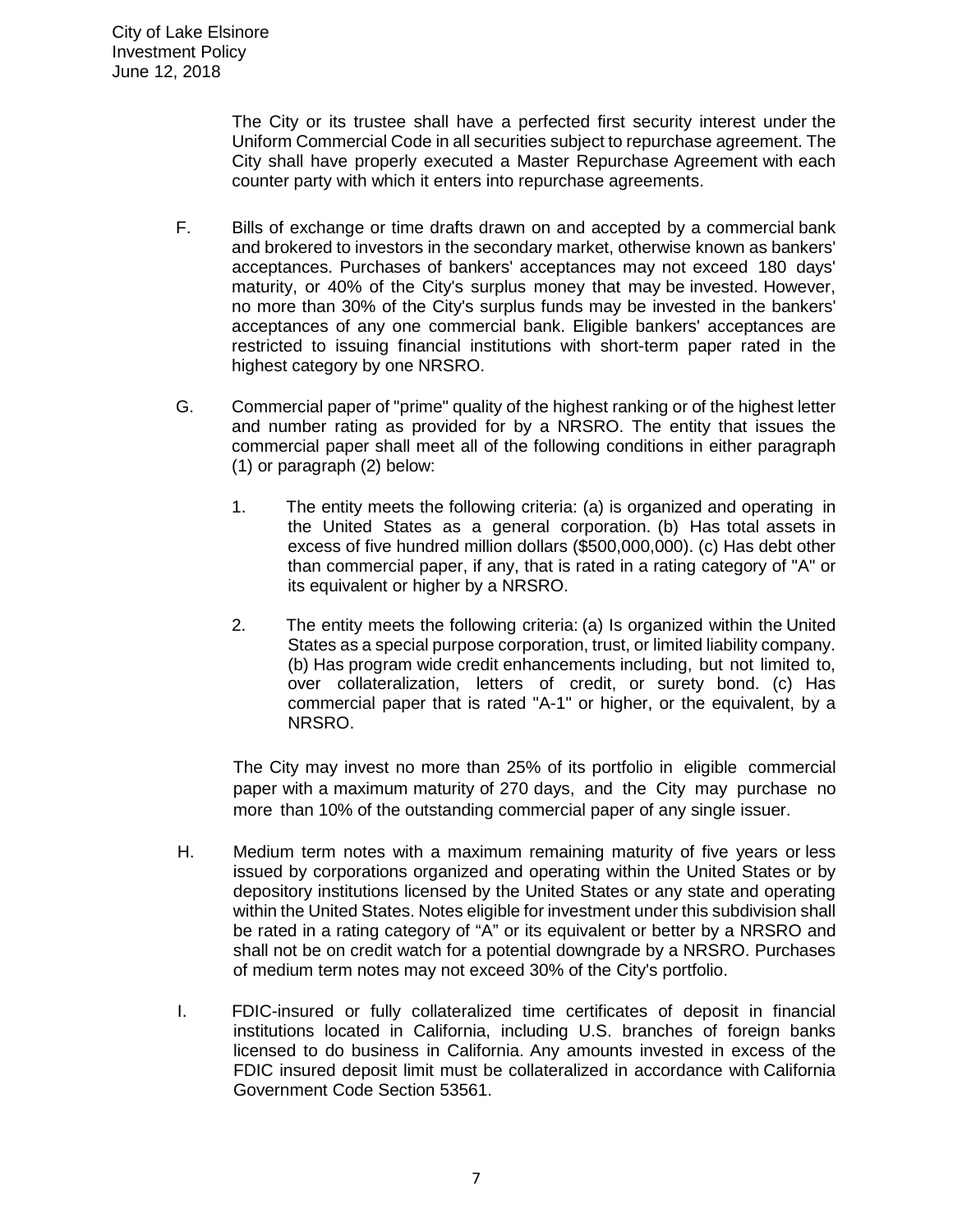- J. Negotiable certificates of deposit issued by a nationally or state-chartered bank, a savings association or a federal association (as defined by Section 5102 of the Financial Code), a state or federal credit union, or by a federally- or statelicensed branch of a foreign bank. Purchases are limited to securities rated in a rating category of "AA" (long-term) or "A-1" (short-term) or their equivalents or better by a NRSRO. Purchases of negotiable certificates of deposit may not exceed 30% of the portfolio.
- K. State of California's Local Agency Investment Fund (LAIF). Investment in LAIF may not exceed \$65 million. The LAIF portfolio should be reviewed periodically.
- L. California Asset Management Program (CAMP).
- M. Shares of beneficial interest issued by diversified management companies that are money market funds registered with the Securities and Exchange Commission under the Investment Company Act of 1940 (15 U.S.C. Sec. 80a-1, et seq.). The purchase price of shares shall not exceed 20 percent of the investment portfolio of the City. To be eligible for investment pursuant to this subdivision these companies shall either:
	- 1. Attain the highest ranking letter or numerical rating provided by not less than two of the three largest NRSRO or
	- 2. Have an investment advisor registered or exempt from registration with the Securities and Exchange Commission with not less than five years of experience managing money market mutual funds and with assets under management in excess of \$500,000,000.
- N. Insured savings account or money market account. To be eligible to receive local agency deposits, a financial institution must have received a minimum overall satisfactory rating for meeting the credit needs of California Communities in its most recent evaluation.
- O. Supranationals-specifically the International Bank for Reconstruction and Development, International Finance Corporation, and Inter-American Development Bank.
	- 1. Purchases restricted to debt denominated in U.S. dollars.
	- 2. Supranationals eligible for investment under this subsection shall be rated in a rating category of "AA" or its equivalent or better by a NRSRO.
	- 3. Purchases of supranationals may not exceed 30% of the City's portfolio.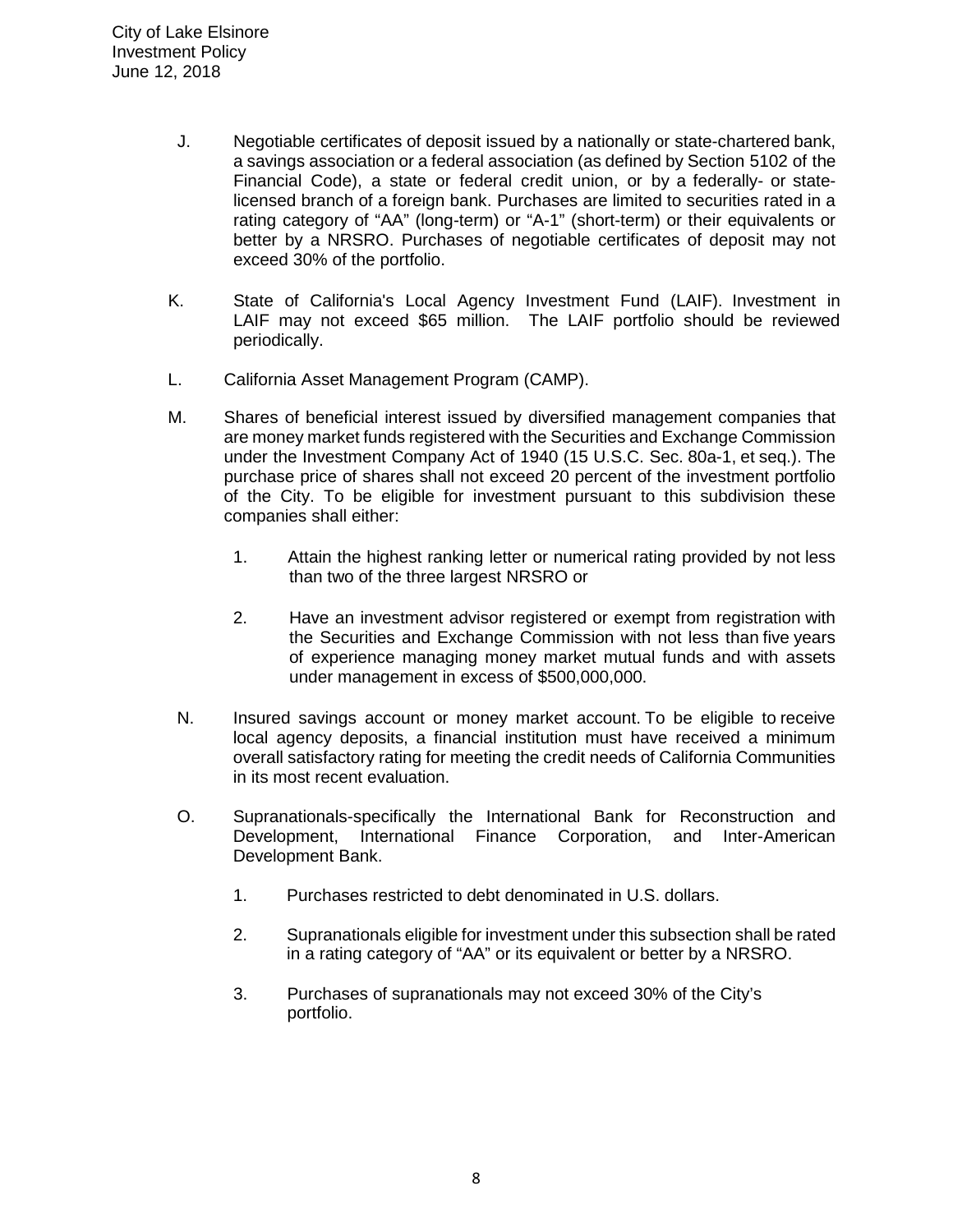- P. Asset-Backed Securities (ABS)
	- 1. ABS eligible for investment under this subsection must be issued by an issuer rated in a rating category of "A" or its equivalent or better for the issuer's debt as provided by a NRSRO and rated in a rating category of "AA" or its equivalent or better by a NRSRO.
	- 2. Purchase of ABS may not exceed 20% of the City's portfolio.

Credit criteria and sectors and issuers percentages for investments listed in this section will be determined at the time the security is purchased. A decline in the overall investment balances that causes the percent to any investment above its maximum policy limit will not be considered out of compliance. The City may from time to time be invested in a security whose rating is downgraded. In the event a rating drops below the minimum allowed rating category for that given investment type, the City Manager or his designee shall notify the City Treasurer, and City Council and recommend a plan of action. Notwithstanding anything herein to the contrary, with the exception of the U.S. Treasury, federal agency institutions, and government sponsored enterprises no more than 5% of the City's portfolio may be invested in securities issued by any one corporate, financial, or municipal issuer.

## **15) PROHIBITED INVESTMENTS**

Any security type or structure not specifically approved by this policy is hereby specifically prohibited. Security types which are thereby prohibited include, but are not limited to, inverse floaters, derivatives, range notes, interest only strips that are derived from a pool of mortgages, or in any investment that could result in zero interest accrual if held to maturity.

## **16) LEGISLATIVE CHANGES**

Any State of California legislative action that further restricts allowable maturities, investment type or percentage allocations will be deemed to be incorporated into the City of Lake Elsinore's investment policy and will supersede any and all applicable language.

## **17) INTEREST EARNINGS**

All moneys earned and collected from investments authorized in this policy shall be allocated quarterly to various fund accounts based on the cash balance in each fund as a percentage of the entire pooled portfolio.

## **18) POLICY REVIEW**

The City of Lake Elsinore's investment policy shall be adopted by the City Council on an annual basis. This investment policy shall be reviewed at least annually to insure its consistency with the overall objectives of preservation of principal, liquidity and yield, and its relevance to current law and financial and economic trends. Any amendments to the policy shall be forwarded to the City Council for approval.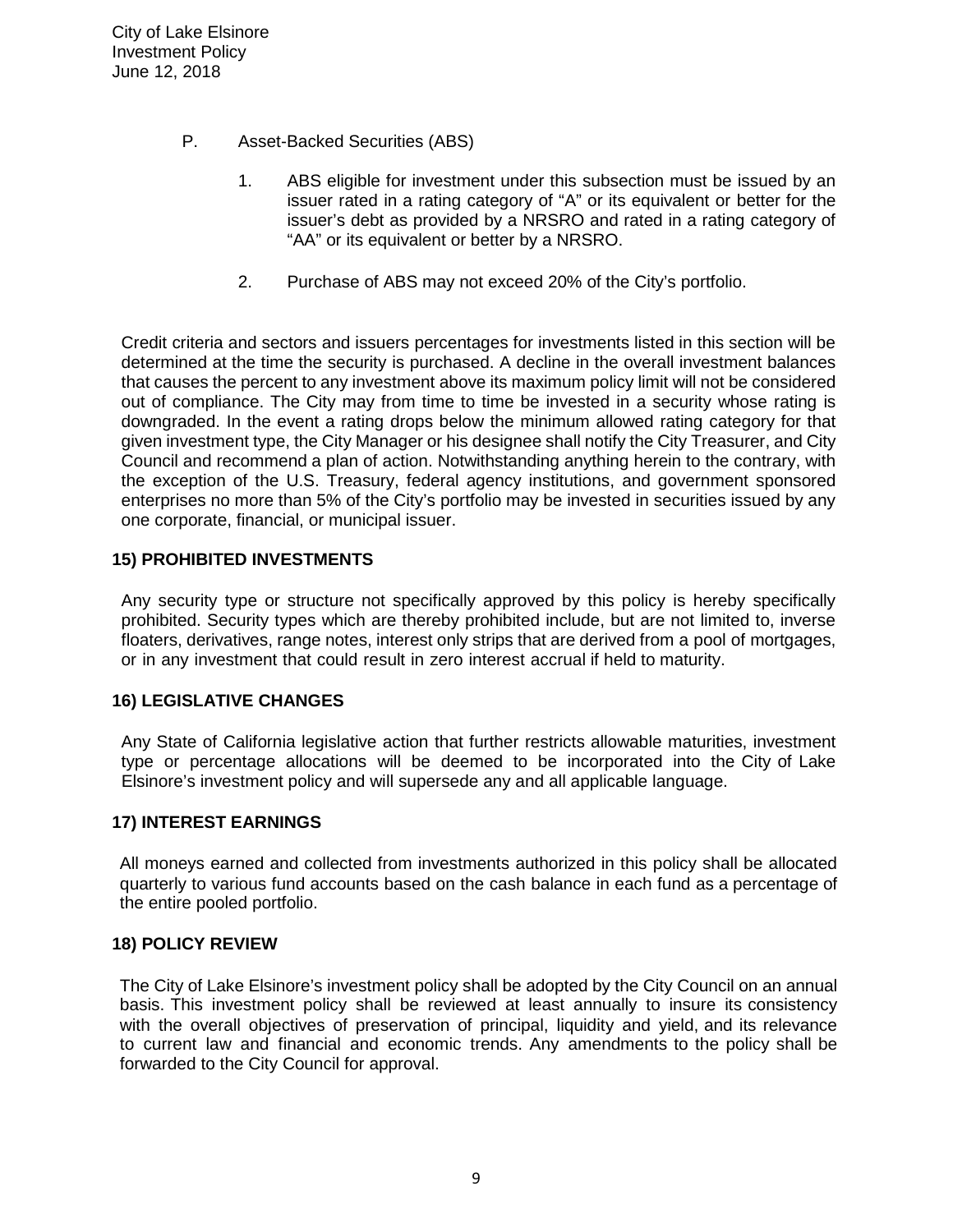#### **GLOSSARY**

**Asset-Backed Securities (ABS):** Bonds created from various types of consumer debt. The primary types of ABS are mortgages, home equity loans, auto loans, leases, credit card receivables and student loans.

**Bankers Acceptance:** A draft or bill or exchange accepted by a bank or trust company. The accepting institution, as well as the issuer, guarantees payment of the bill.

**Bond Proceeds:** The money paid to the issuer by the purchaser or underwriter of a new issue of municipal securities. These monies are used to finance the project or purpose for which the securities were issued and to pay certain costs of issuance as may be provided in the bond contract.

**Broker:** Someone who brings buyers and sellers together and is compensated for his/her service.

**Certificate of Deposit (CD):** A time deposit with a specific maturity evidenced by a certificate. Large- denomination CD's are typically negotiable.

**Collateralization:** Process by which a borrower pledges securities, property, or other deposits for the purpose of securing the repayment of a loan and/or security.

**Commercial Paper:** An unsecured short-term promissory note issued by corporations, with maturities ranging from 2 to 270 days.

**Comprehensive Annual Financial Report (CAFR):** The official annual report for the City of Lake Elsinore. It includes five combine statements for each individual fund and account group prepared in conformity with GAAP. It also includes supporting schedules necessary to demonstrate compliance with finance-related legal and contractual provisions, extensive introductory material, and a detailed Statistical Section.

**Dealer:** Someone who acts as a principal in all transactions, including buying and selling from his/her own account.

**Delivery versus Payment:** There are two methods of delivery of securities: delivery versus payment and delivery versus receipt. Delivery versus payment is delivery of securities with an exchange of money for the securities. Delivery versus receipt is delivery of securities with an exchange of a signed receipt for the securities.

**Derivative:** Securities that are based on, or derived from, some underlying asset, reference date, or index.

**Diversification:** Dividing investment funds among a variety of securities offering independent returns.

**Federal Deposit Insurance Corporation (FDIC):** Insurance provided to customers of a subscribing bank that guarantees deposits to a set limit (currently \$250,000) per account.

**Interest Rate:** The annual yield earned on an investment, expressed as a percentage.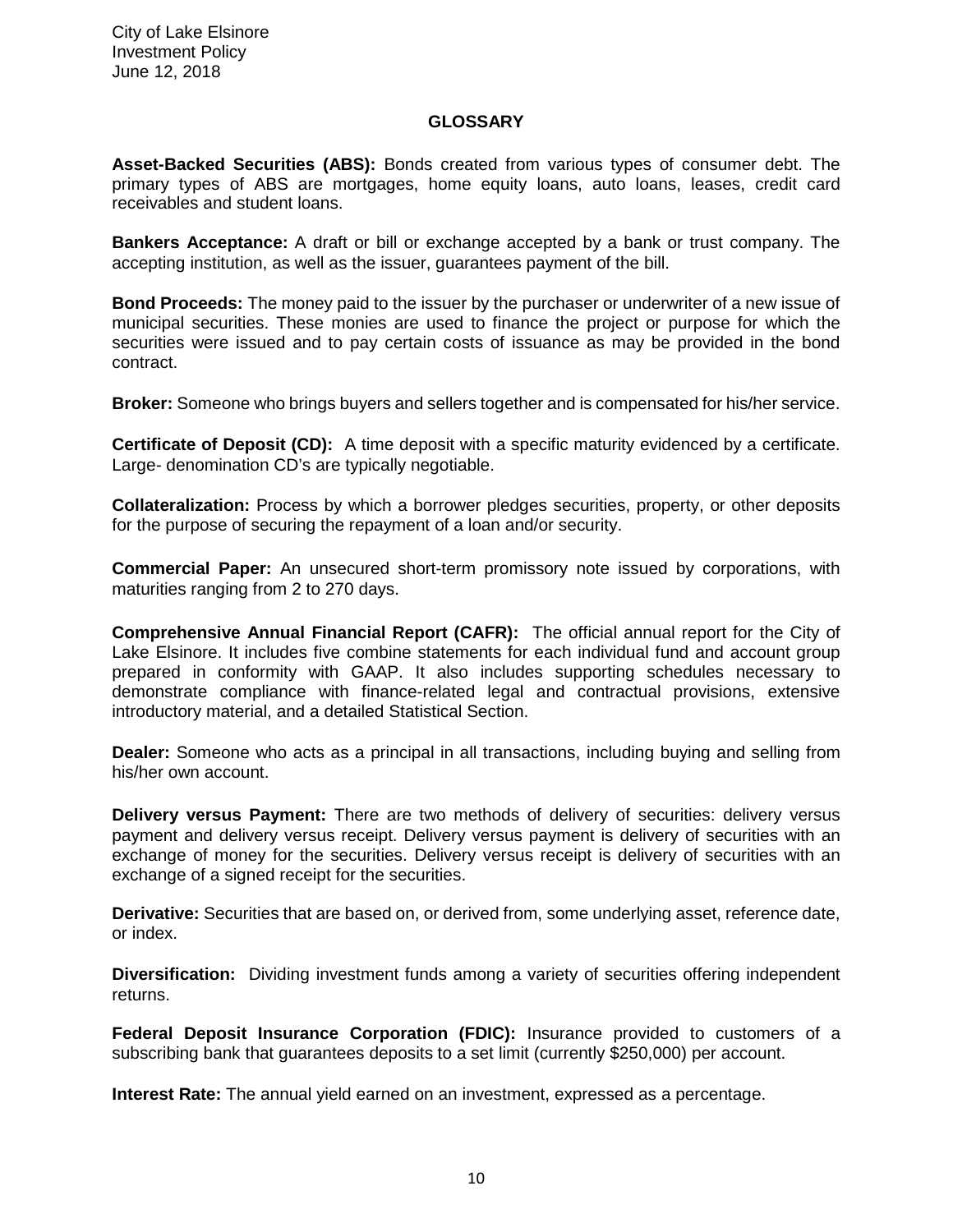**Issuer:** Any corporation, government unit or financial institution which borrows money through the sale of securities.

**Liquidity:** Refers to the ability to rapidly convert an investment into cash.

**Local Agency Investment Fund (LAIF):** A special fund in the State Treasury which local agencies may use to deposit funds for investment. All interest is distributed to those agencies participating on a proportionate share determined by the amounts deposited and the length of time they are deposited. Interest is paid quarterly via direct deposit to the LAIF account. The State keeps an amount for reasonable costs of making the investments, not to exceed one-quarter of one per cent of the earnings.

**Local Government Investment Pool (LGIP):** The aggregate of all funds from political subdivisions that are placed in the custody of the State Treasurer for investment and reinvestment.

**Market Risk:** Defined as market value fluctuations due to overall changes in the general level of interest rates. Adverse fluctuation possibilities shall be mitigated by limiting the maximum maturity of any one security to five years, structuring the portfolio based on historic and current cash flow analysis, and eliminating the need to sell securities for the sole purpose of short- term speculation mitigates market risk.

**Market Value:** The price at which a security is trading and could presumably be purchased or sold.

**Maturity:** The date the principal or stated value of an investment becomes due and payable.

**Medium-Term Notes:** Instruments issued by corporations organized and operating within the United States or by depository institutions licensed by the United States or any state and operating within the United States.

**Member:** Refers to a governmental entity which is a signatory to the Joint Powers Agreement establishing the California Joint Powers Insurance Authority.

**Money Market:** The market in which short-term debt instruments (bills, commercial paper, bankers' acceptances, etc.) are issued and traded.

**Negotiable:** Term used to designate a security, the title to which is transferable by delivery. **Portfolio:** Collection of securities held by an investor.

**Principal:** Describes the original cost of a security. It represents the amount of capital or money which the investor pays for the investment.

**Purchase Date:** The date in which a security is purchased for settlement on that or a later date.

**Rate of Return:** The yield obtainable on a security based on its purchase price or its current market price. This may be the amortized yield to maturity on a bond the current income return.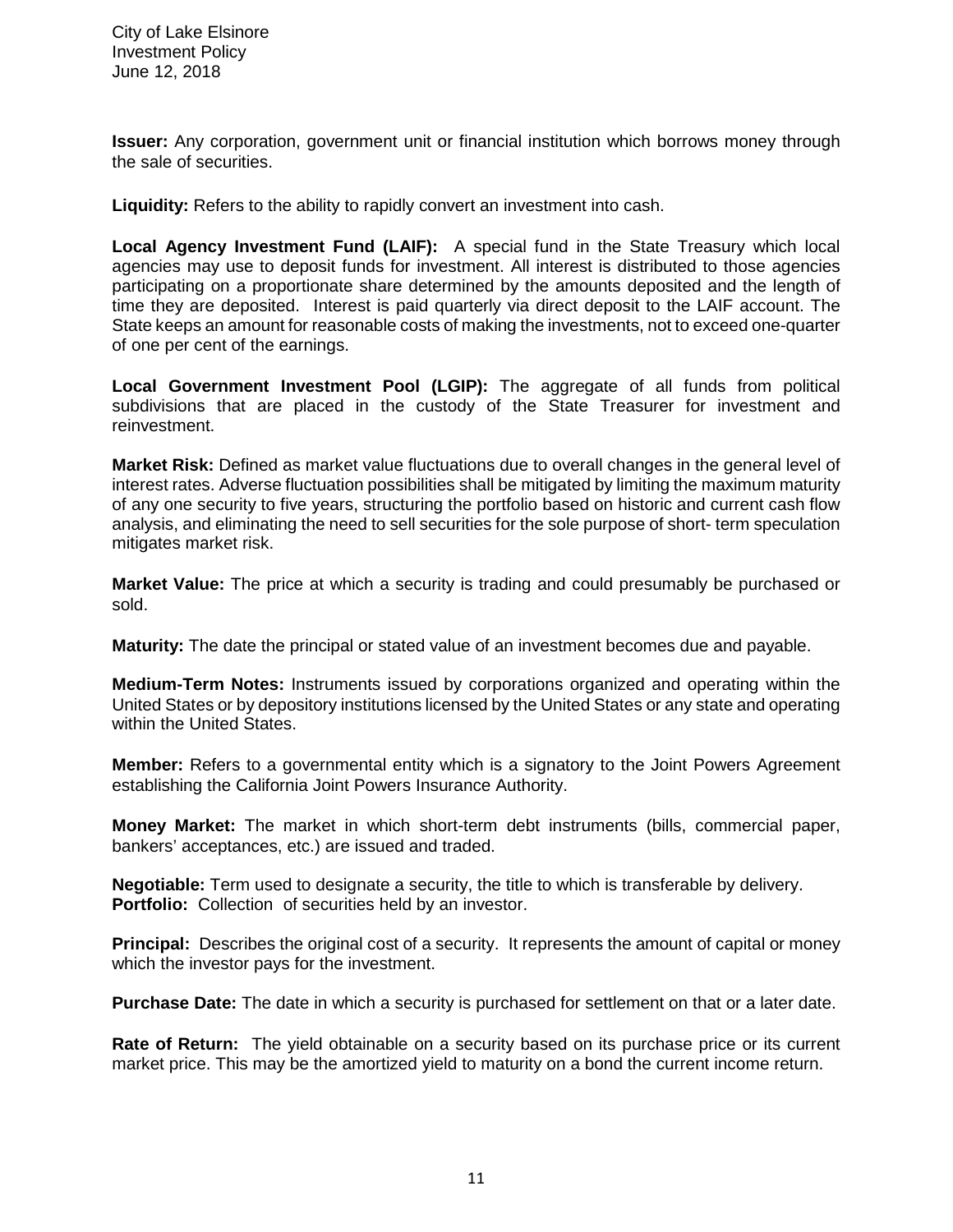**Repurchase Agreement (Repo):** Contractual arrangements between a financial institution or dealer and an investor. The investor puts up their funds for a certain number of days at a stated yield. In return, they take title to a given block of securities as collateral. At maturity, the securities are repurchased and the funds are repaid with interest.

**Safekeeping:** A service to customers rendered by banks for a fee whereby securities and valuables of all types and descriptions are held in the bank's vaults for protection.

**Secondary Market:** A market made for the purchase and sale of outstanding issues following the initial distribution.

**Supranationals:** Debt of an international or multi-lateral financial agency.

**Treasury Bills:** United States Treasury Bills which are short term, direct obligations of the United States Government issued with original maturities of 13 weeks, 26 weeks and 52 weeks; sold in minimum amounts of \$10,000 in multiples of \$5,000 above the minimum. Issued in book entry form only, T-bills are sold on a discount basis.

**Treasury Notes:** Medium-term coupon- bearing U.S. Treasury securities issued as direct obligations of the U.S. Government and having initial maturities from two to ten years.

**United States Government Agencies:** Instruments issued by various United States Government Agencies most of which are secured only by the credit worthiness of the particular agency.

**Yield:** The rate of annual income return on an investment, expressed as a percentage. (a) Income Yield is obtained by dividing the current dollar income by the current market price for the security. (b) Net Yield or Yield to Maturity is the current income yield minus any premium above par or plus any discount from par in purchase price, with the adjustment spread over the period from the date of purchase to the date of maturity of the bond.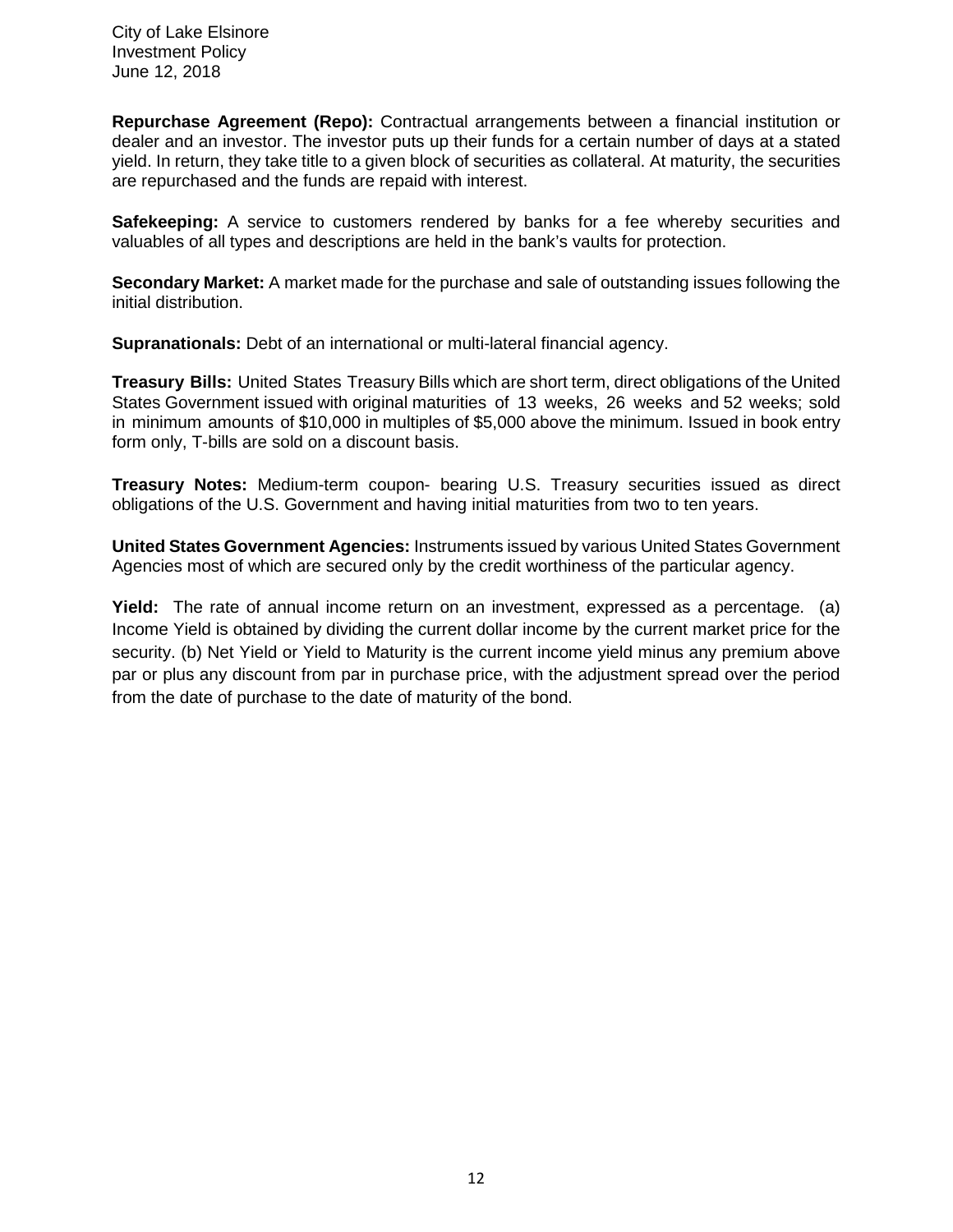#### **INVESTMENT PROCEDURES INTERNAL CONTROL GUIDELINES**

## **OBJECTIVES OF INTERNAL CONTROL**

Internal control is the plan of organization and all the related systems established by the management's objective of ensuring, as far as practicable:

- The orderly and efficient conduct of its business, including adherence to management policies.
- The safeguarding of assets.
- The prevention or detection of errors and fraud.
- The accuracy and completeness of the accounting records.
- The timely preparation of reliable financial information.

## **LIMITATIONS OF INTERNAL CONTROL**

No internal control system, however elaborate, can by itself guarantee the achievement of management's objectives. Internal control can provide only reasonable assurance that the objectives are met, because of its inherent limitations, including:

- Management's usual requirement that a control be cost-effective.
- The direction of most controls at recurring, rather than unusual, types of transactions.
- Human error due to misunderstanding, carelessness, fatigue, or distraction.
- Potential for collusion that circumvents controls dependent on the segregation of functions.
- Potential for a person responsible for exercising control abusing that responsibility; a responsible staff member could be in a position to override controls which management has set up.

## **ELEMENTS OF INTERNAL CONTROL**

Elements of a system of internal control are the means by which an organization can satisfy the objectives of internal control. These elements are: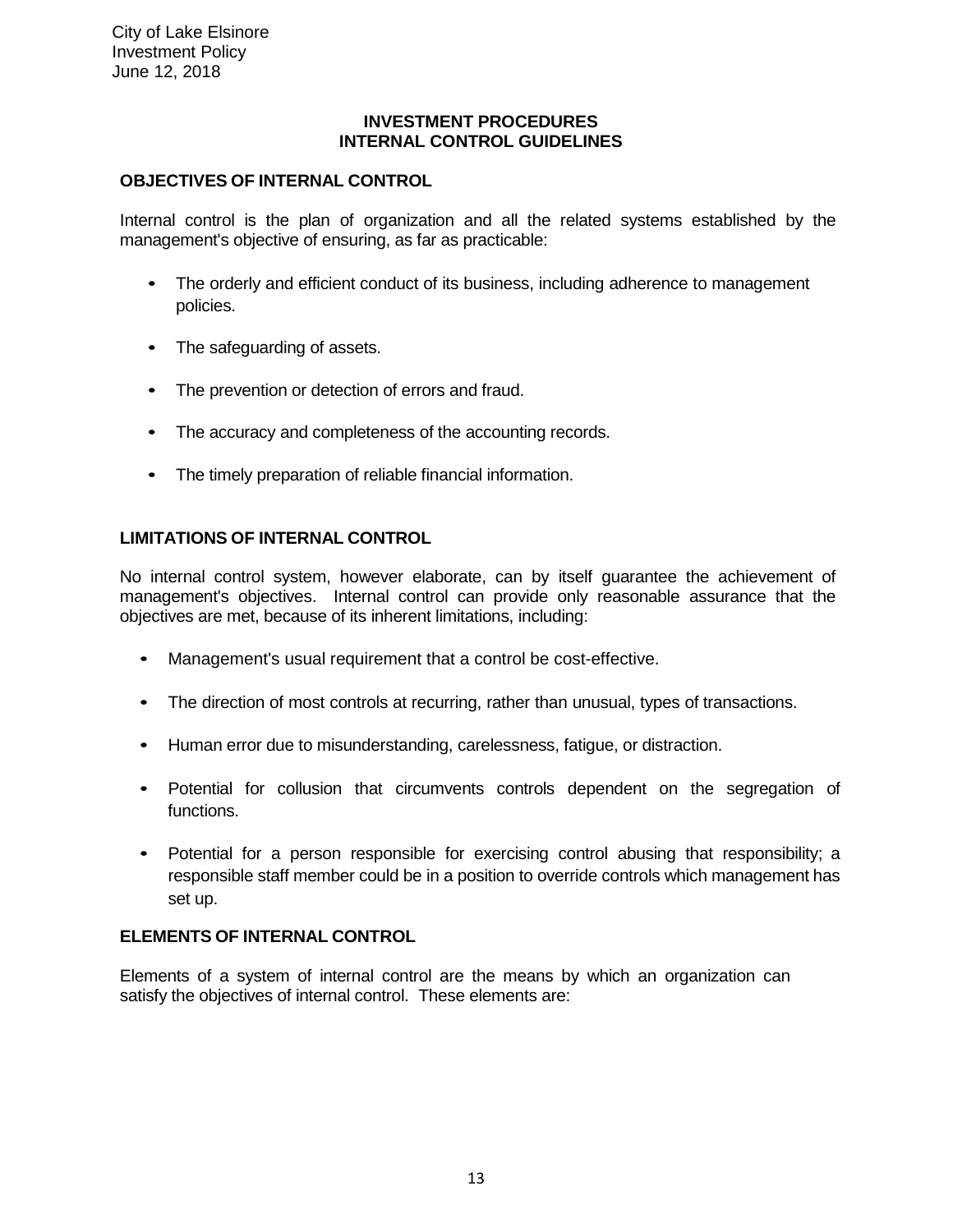#### **1. ORGANIZATION**

Specific responsibility for the performance of duties should be assigned and lines of authority and reporting clearly identified and understood.

## **2. PERSONNEL**

Personnel should have capabilities commensurate with their responsibilities. Personnel selection and training policies together with the quality and quantity of supervision are thus important.

## **3. SEGREGATION OF FUNCTIONS**

Segregation of incompatible functions reduces the risk that a person is in a position both to perpetrate and conceal errors or fraud in the normal course of duty. If two parts of a transaction are handled by different people, collusion is necessary to conceal errors or fraud. In particular, the functions that should be considered when evaluating segregation of functions are authorization, execution, recording, custody of assets, and performing reconciliations.

#### **4. AUTHORIZATION**

All transactions should be authorized by an appropriate responsible individual. The responsibilities and limits of authorization should be clearly delineated. The individual or group authorizing a specific transaction or granting general authority for transactions should be in a position commensurate with the nature and significance of the transactions. Delegation of authority to authorize transactions should be handled very carefully.

#### **5. CONTROLS OVER AN ACCOUNTING SYSTEM**

Controls over an accounting system include the procedures, both manual and computerized, carried out independently to ascertain that transactions are complete, valid, authorized, and properly recorded.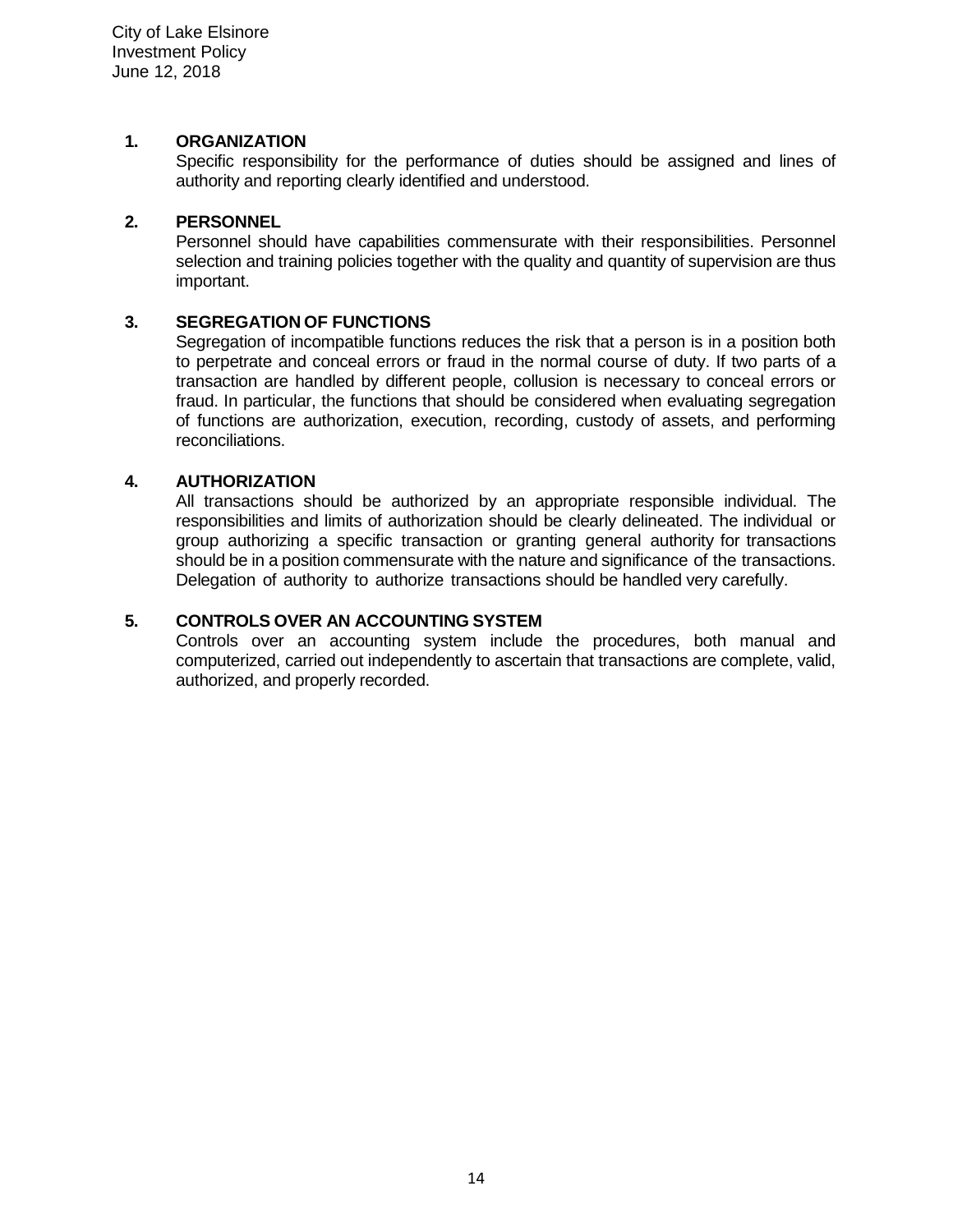## **INVESTMENT PROCEDURES CASH CONTROLS**

#### **PROCEDURES PERFORMED BY EXTERNAL AUDITORS WITH RESPECT TO CASH RECEIPTS**

- A. City procedures and controls are reviewed. Some of the system strengths are:
	- 1. Receipts are controlled upon receipt by proper registration devices.
	- 2. Receipts are reconciled on a daily basis.
	- 3. Amounts are deposited intact.
	- 4. Bank reconciliations are reviewed.
	- 5. Prompt posting of cash receipt entries in books.
	- 6. Proper approval required for write-offs of customer accounts.
	- 7. Checks are restrictively endorsed upon receipt or when run through cash register.
	- 8. Adequate physical security over cash.
	- 9. Individuals that handle cash do not post to customer account records or process billing statements.
	- 10. Adequate supervision of Finance Department operations.
- B. Significant revenues are confirmed directly with payer and compared with City books to make sure amounts are recorded properly.
- C. Cash balances are substantiated by confirming all account balances recorded in books. Bank reconciliations are reviewed for propriety and recalculated by the auditor. All significant reconciling items on bank reconciliations are verified as valid reconciling items by proving to subsequent bank statements.